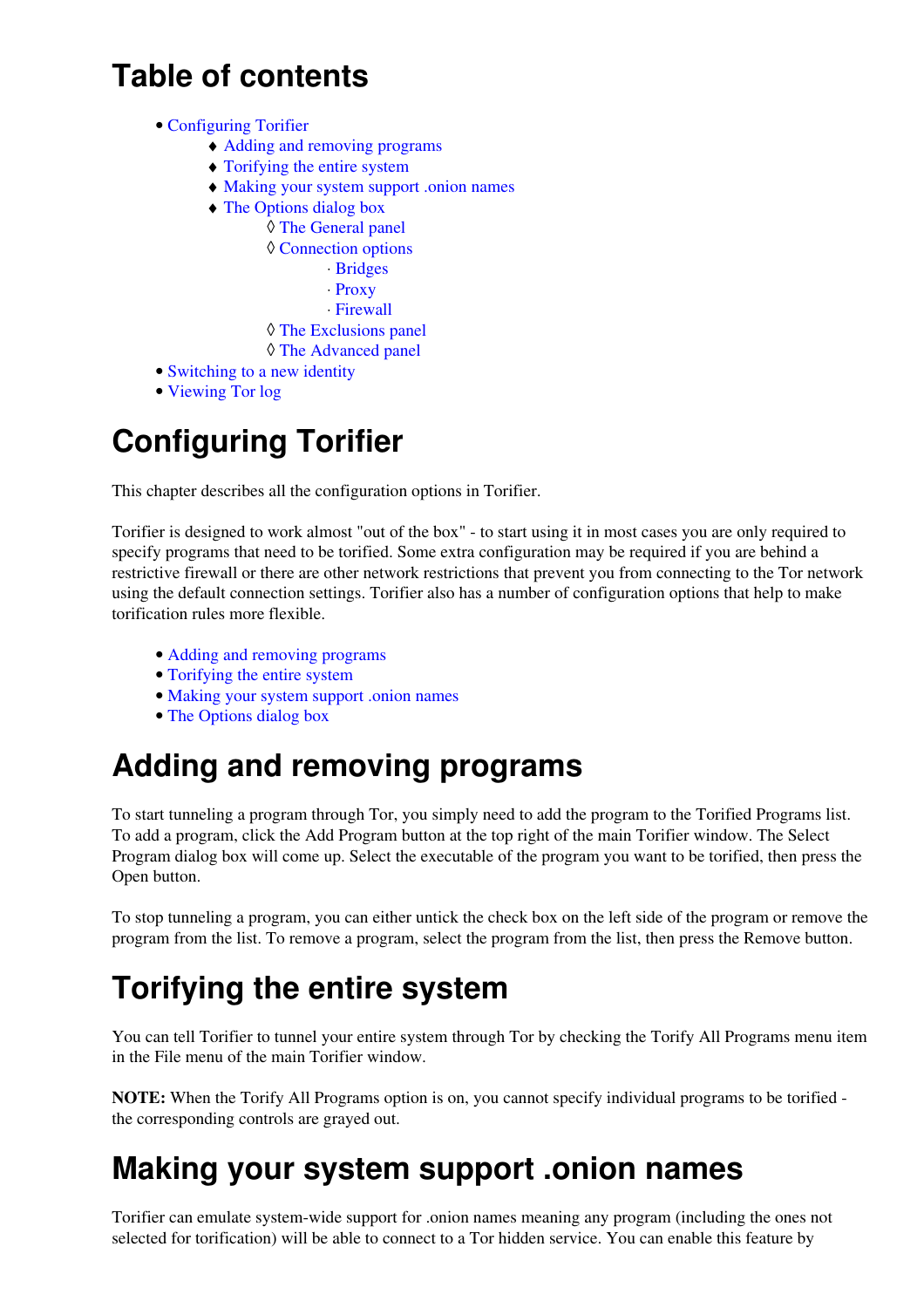checking the Enable System-wide .onion Support menu item in the Tools menu of the main Torifier window.

**NOTE:** The Hidden Service Protocol is a feature of Tor that allows a network server to hide its IP address while being publicly accessible. A collection of websites that utilize this feature of Tor are sometimes refered to as "Deep Web".

#### <span id="page-1-0"></span>**The Options dialog box**

The Options dialog box comes up if you click on the Options menu item in the Tools menu of the main Torifier window. Changes are saved and applied when you close the Options dialog box by pressing the OK button.

- [The General panel](#page-1-1)
- [Connection options](#page-1-2)
- [The Exclusions panel](#page-2-1)
- [The Advanced panel](#page-2-2)

#### <span id="page-1-1"></span>**The General panel**

<span id="page-1-2"></span>The General panel allows you to adjust the appearance of the graphical user interface of Torifier.

# **Connection options**

Torifier is designed to connect to the Tor network automatically if you have unrestricted access to the Internet. You may need to modify the default connection settings if you are behind a restrictive firewall or there are other network restrictions that prevent you from connecting to the Tor network.

- [Bridges](#page-1-3)
- [Proxy](#page-1-4)
- [Firewall](#page-2-0)

### <span id="page-1-3"></span>**Bridges**

If you are unable to connect to the Tor network, it could be that your Internet Service Provider (ISP) or another agency is blocking Tor. Often, you can work around this problem by using Tor Bridges, which are unlisted relays that are more difficult to block. You may obtain a set of bridge addresses by using one of these three methods:

**Through the Web** •

Use a web browser to visit <https://bridges.torproject.org>

**Through the Email Autoresponder** •

Send email to [bridges@torproject.org](mailto:bridges@torproject.org) with the line 'get bridges' by itself in the body of the message. However, to make it harder for an attacker to learn a lot of bridge addresses, you must send this request from one of the following email providers (listed in order of preference): <https://www.riseup.net>, <https://mail.google.com>, or <https://mail.yahoo.com>

**Through the Torproject Help Desk** • As a last resort, you can request bridge addresses by sending email message to [help@rt.torproject.org.](mailto:help@rt.torproject.org) Please note that a person will need to respond to each request.

Specify bridge relays one per line. Each line must be in one of the following formats:

- *address:port fingerprint* (only "vanilla" bridges)
- *address:port* (only "vanilla" bridges)
- *type address:port fingerprint*
- <span id="page-1-4"></span>• *type address:port*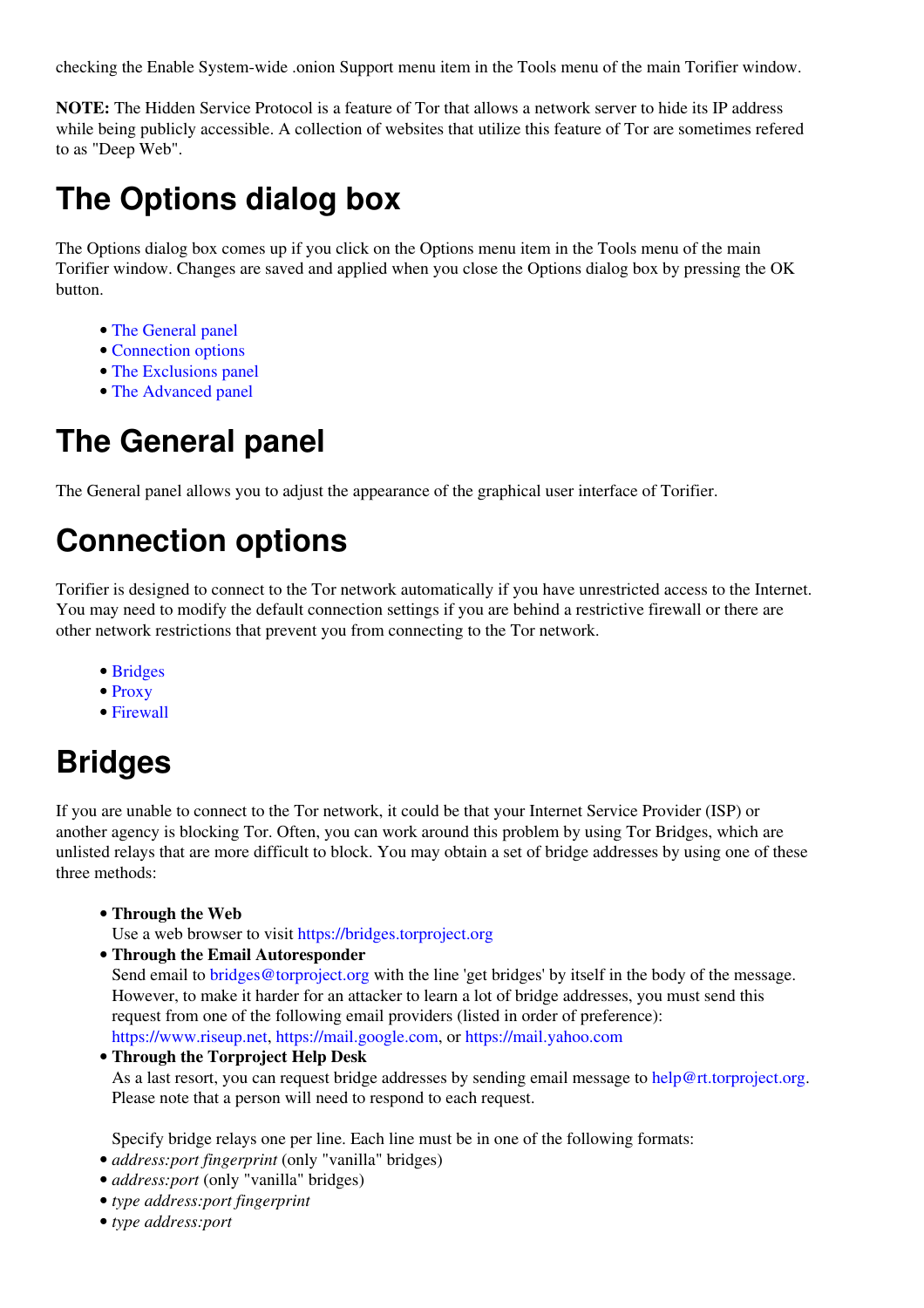# **Proxy**

The Proxies panel allows you to define a proxy server through which the Tor client will make its connections.

If your computer requires a local proxy to access the Internet then you must enter the address of this proxy.

**NOTE:** If your Internet Service Provider (ISP) or another agency is blocking Tor then setting a remote proxy may help to bypass the block in some cases.

# <span id="page-2-0"></span>**Firewall**

The Firewall panel allows you to restrict the set of remote ports the Tor client will use for outgoing connections.

If you know that your PC goes through a firewall that only allows connections to certain ports then you should enter the allowed ports.

You can specify one or more ports and/or port ranges separated by comma. A port range must be in this format:

*port-port*

# <span id="page-2-1"></span>**The Exclusions panel**

The Exclusions panel allows you to specify which remote names and/or IP addresses must be excluded from torification.

In the upper edit control, you can specify one or more IP addresses and/or IP address ranges separated by comma. An IP address range must be in the format *address/mask*, where *address* is a plain IP address, and *mask* is a plain number, specifying the number of 1's (bits) at the left side of the network mask. Thus, a mask of 24 is equivalent to 255.255.255.0 for IPv4 and FFFF:FF00:: for IPv6. The following IP address ranges, which are reserved to internal and link-local networks, are specified by default:  $10.0.0.0/8$ ,  $169.254.0.0/16$ , 172.16.0.0/12, 192.168.0.0/16, fe80::/10. The IPv4 loopback IP address range 127.0.0.0/8 and the IPv6 loopback address ::1 are always excluded from torification, even if they are not explicitly specified.

In the lower edit control, you can specify one or more names separated by comma. A name must be a fully-qualified domain name. Wildcards are allowed. The asterisk character (\*) substitutes for any zero or more characters, and the question mark (?) substitutes for any one character.

# <span id="page-2-2"></span>**The Advanced panel**

#### **Controlling product updates notifications**

By default, Torifier is configured to automatically check for updates for itself when it starts.

If you do not want to be notified when an update is available, untick the "Check for updates when Torifier starts" box.

#### **Controlling crash reporting**

Software is complex and, like most complex things, is not perfect. The developers of Torifier constantly strive to improve the reliability of the program. As part of that effort, we can gather information from your computer in the form of a report when Torifier experiences a serious error aka "crash". The crash-reporting information enables the developers of Torifier to identify bugs. So, if crash reporting is turned on when a crash occurs, there is a better chance that the bug that caused the crash will be fixed in the near future.